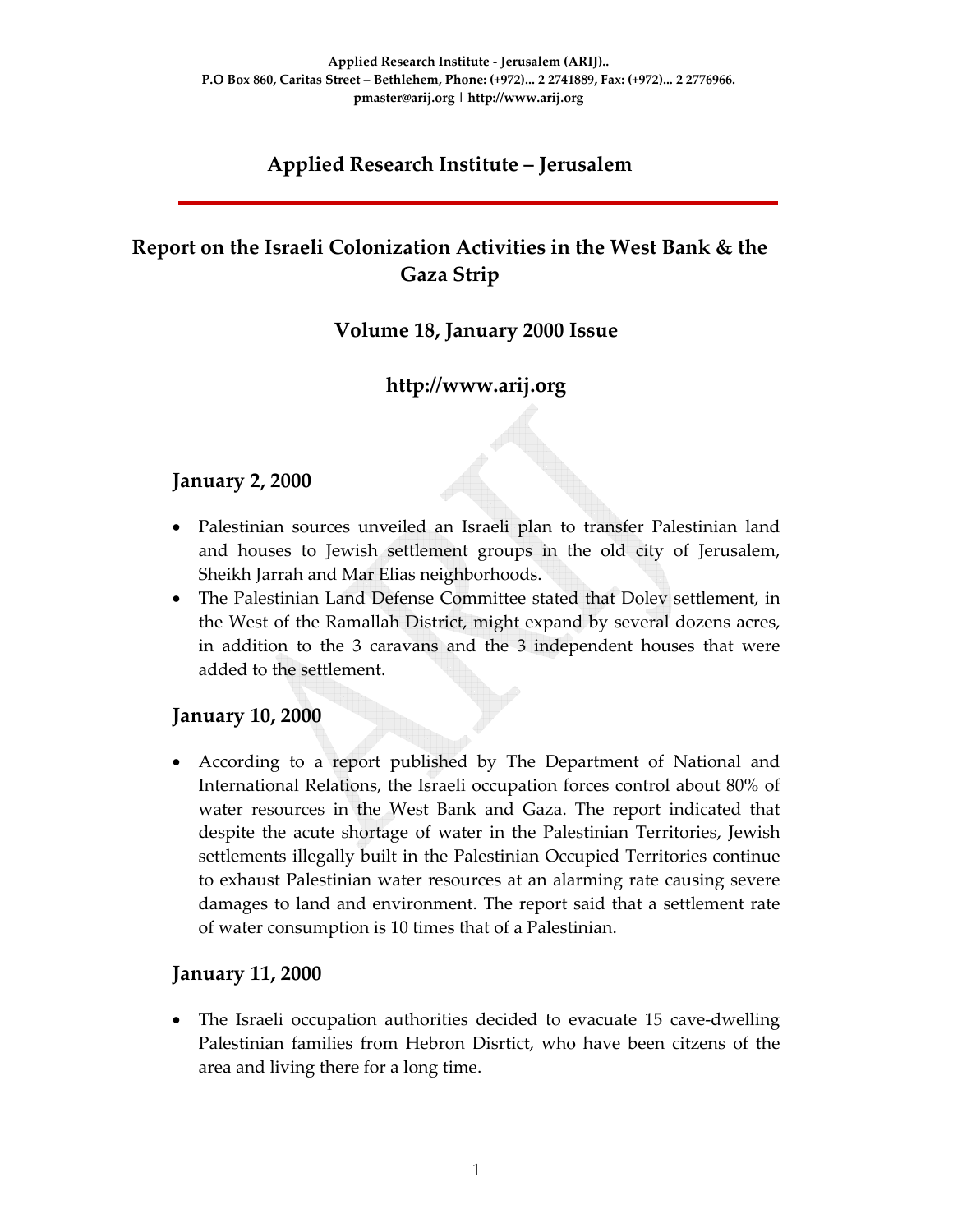• In Ramallah District, the Jewish settlers are planning to seize 15 dunums of land owned by the Palestinian citizens Mohammad Kana'n and Mustafa Amira in Bil'in village, in order to expand the nearby settlement.

## **January 12, 2000**

• Israeli bulldozers uprooted 30 fully‐grown olive trees owned by Palestinians from 'Abud village northwest of Ramallah, in order to establish an Israeli military zone. At the same time, Jewish army bulldozers destroyed 100 dunums of land belonging to Palestinian citizens from Yasuf village in Nablus District. The land seizure aimed at opening a by‐pass road there.

## **January 13, 2000**

• In an attempt to seize more Palestinian land and expand existing settlements in Nablus District, the settlers of Alei Zahav cut down hundreds of olive trees belonging to Muhammad Abed Alla of Deir Ballut, in an attempt to expand the settlement.

## **January 15, 2000**

• According to eyewitnesses, the settlers of Yasuf in Nablus erected a new settlement spot at rugged mountainous area not far away from the village and set up new caravans at the site. Meanwhile, in nearby Za'tara junction the Jewish settlers expanded a military outpost and added new electric poles to light the main highway linking Nablus and Ramallah.

## **January 16, 2000**

• The Israeli government issued a military order to confiscate Al'Arba'een Mosque in Tel Rumeida village in Hebron District. The military order, which was signed by the chief of the occupation forces in the West Bank Moshe Ya'alon states that the aim is to use the Mosque and the surrounding area for military purposes.

## **January 17, 2000**

• The Jerusalem Municipality is planning to construct a neighborhood settlement on the Palestinian land of Abu Dis on the out skirts of Jerusalem.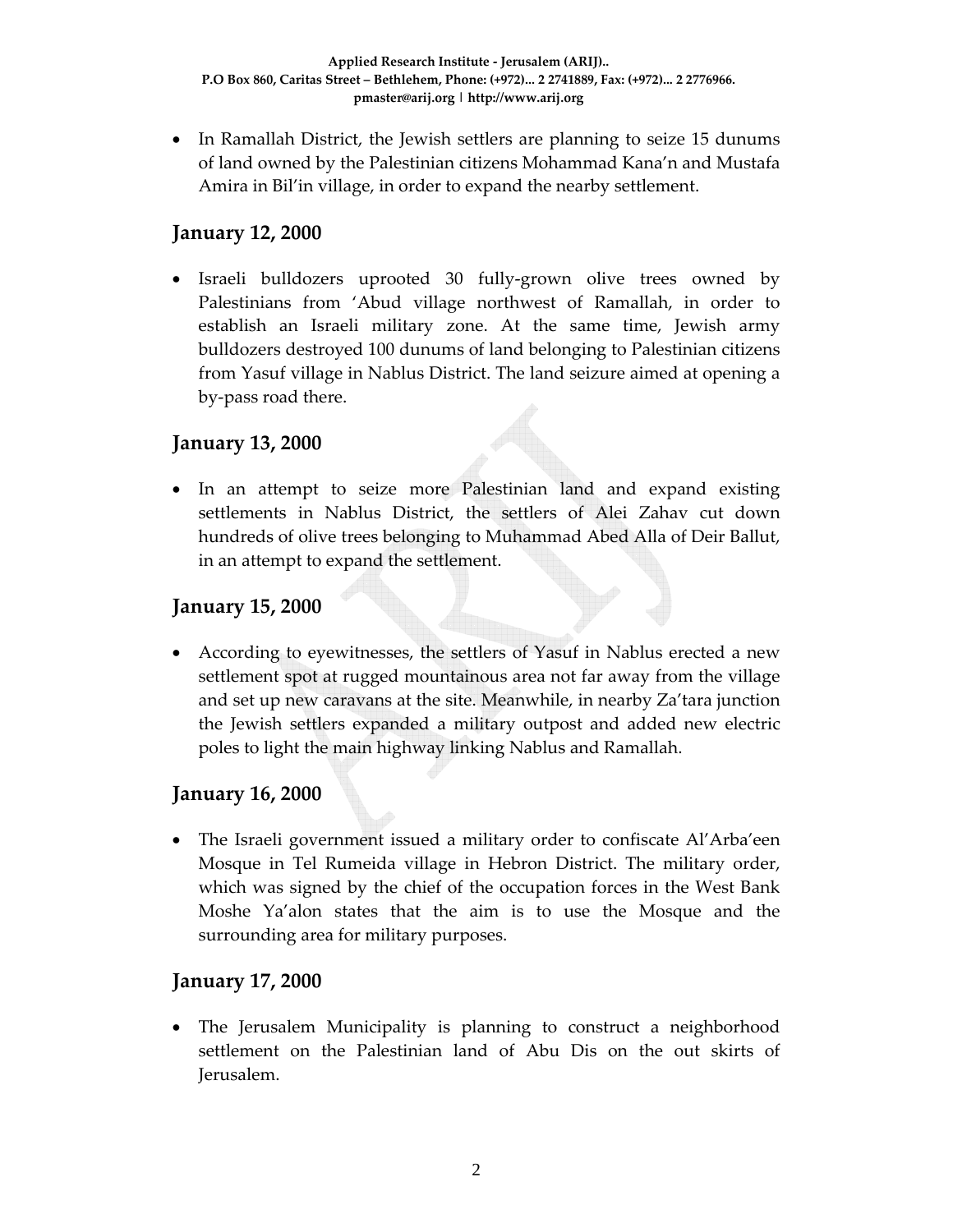## **January 18, 2000**

- The Israeli occupation authorities declared a 2,800 dunums of land owned by Palestinian peasants at Al Mughayyir village, north of Ramallah, a closed military zone, in an attempt to expand a nearby Jewish settlement. A local peasant named Ahmad Abu Alya said that the villagers possessed authentic land deeds proving their ownership of the land.
- According to a report published by the LAW Human Rights Organization remarking that Israel confiscated 40,178 dunums of fertile land and uprooted 15,000 fruit trees, during last year.

## **January 20, 2000**

- The Israeli government gave the green light for the execution of ten settlement schemes in the District of Bethlehem, for the purpose of constructing new settlement units.
- According to a report published by Amnesty International, the Israeli authorities destroyed more than 2600 Palestinian houses in the West Bank since 1987, under the pretext of being built without a permit.

## **January 21, 2000**

- The "Peace Now" movement urged PM Barak to return the displaced Palestinian families back to their homes in Yatta village near Hebron.
- According to Israeli sources, two Jewish groups seek to purchase a Palestinian land in Ras Al‐Amoud, east of Jerusalem.

## **January 22, 2000**

- The Israeli bulldozers uprooted 50 fully-grown olive trees (200 years old) from Palestinian land at Kafr Kaddum village, west of Nablus, as a preparation to establish an Israeli industrial zone.
- A troop of Israeli soldiers forcibly expelled a Palestinian citizen named Muhammad Jaber Al Mahfour (62 years old) from his cave that shelters 12 members, in Hebron District.
- More settlement provocation in Qalqiliya District as the Israeli government sent notices to demolish a Palestinian house in Izbat at Tabib village.

## **January 23, 2000**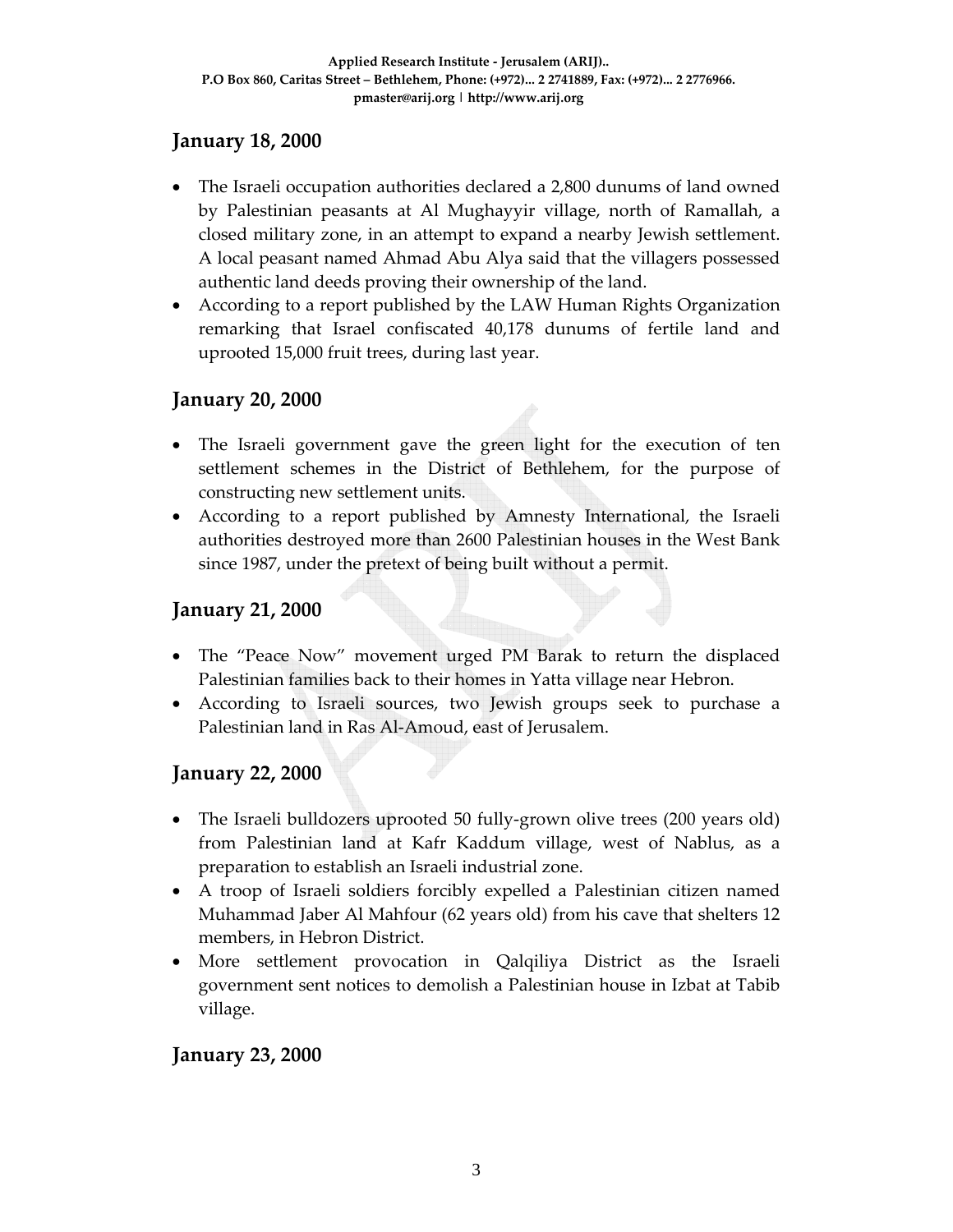- Israeli police arrested 3 Jewish settlers who tried to block surveyors from taking measurements for a reinforcement wall around their Tel Rumeida enclave in Hebron Distirct. On the other hand, Israeli police and army forces prevented dozens of members of the right‐wing Next Generation (Dor Hahemsheh) movement from planting trees on the site of the former illegal Jewish outpost Havat Maon, on the southern slope of Mount Hebron.
- In Nablus District, the Israeli authorities have plans to expand Al Qanana enclave by expropriating 300 dunums of land and uprooting thousands of trees from Az Zawiya village in Nablus District. On the other hand, the settlers of Dolev destroyed about 80 beehives belonging to the citizen Ma'amoun Ibrahim from deir Ibzi' village west of Ramallah.
- Israeli government led by PM Barak reconsiders a previous decision to evacuate the 300 Palestinians from Al Tawaniya village, south of Hebron.

## **January 24, 2000**

• The Israeli authorities issued an order to confiscate 30 dunums of land cultivated with fully‐grown olive trees and owned by Palestinians from Izbat Noufel hamlet in the Qalqiliya District, in order to be used as Israeli training fields.

## **January 25, 2000**

• The Israeli army stopped two trucks carrying construction materials necessary for the restoration works done on and around Al‐Aqsa Mosque, in Jerusalem.

## **January 26, 2000**

- The Israeli military forces closed off 3,000 dunums of fertile land belonging to the Palestinian village of Az Zawiya, near Nablus. The confiscated land is close to the Qana settlement.
- The Israeli government is planning to expand Mode'in settlement located nearby the Green Line (Armistice Line) separating the West Bank from Israel, west of Ramallah in order to be able to absorb more than 60,000 settlers by October 2001.

## **January 27, 2000**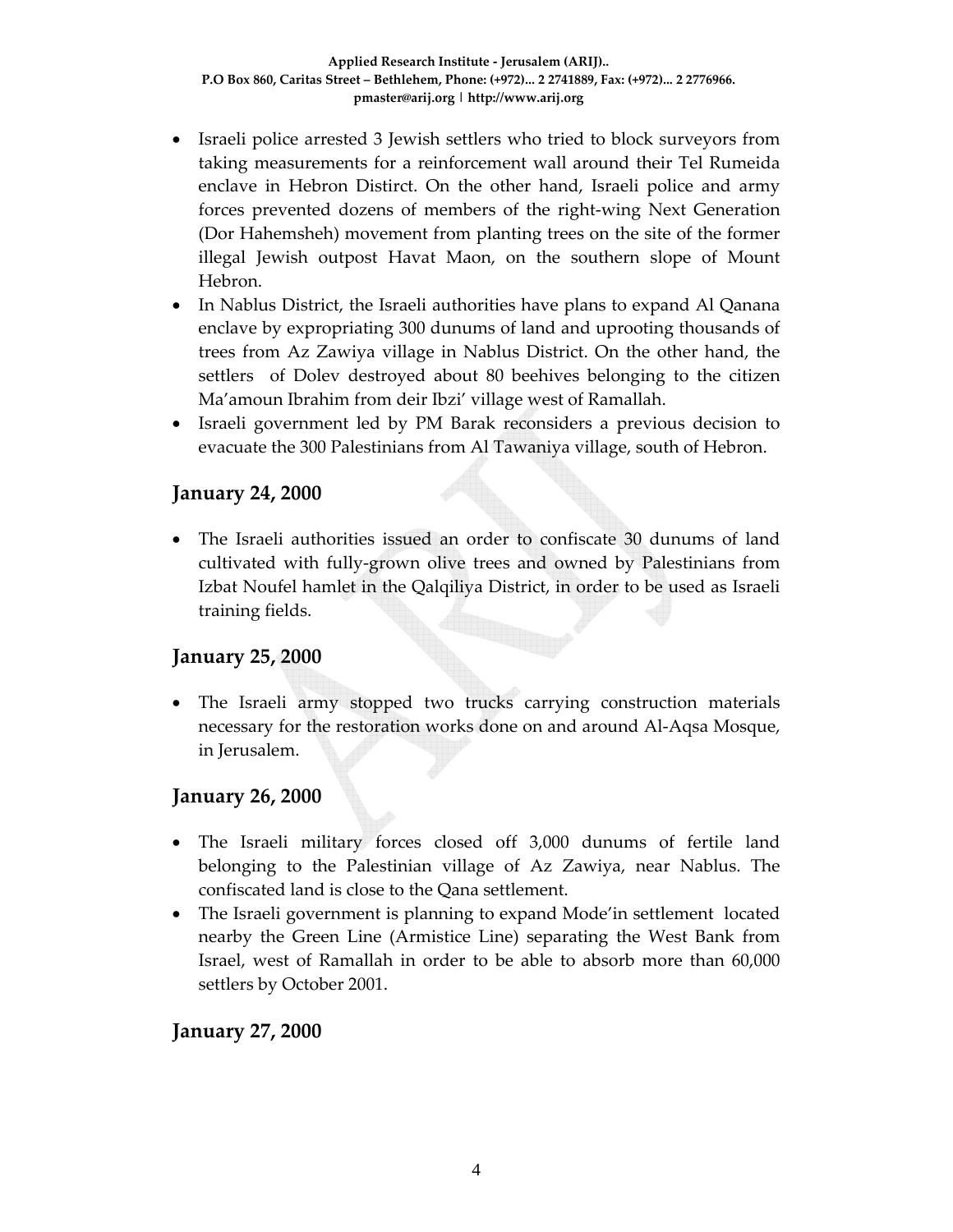• A group of Jewish settlers stormed a metalwork shop owned by Abu Yusef, in Akbat Al‐Sarayiyeh hamlet in the Old City of Jerusalem, under the pretext of being 'state‐owned land'.

## **January 29, 2000**

• A decision to move an IDF checkpoint situated near the Green Line (1949‐ Armistice Line) places the new portal to Israeli territory at the doorstep of the Mevo Horon settlement, in the West Bank. The re‐location three kilometers eastward, which could be interpreted as the effective annexation of Mevo Horon and the adjacent Canada Park to Israel, are liable to spark a new dispute between Israelis and Palestinians. The IDF moved the checkpoint two weeks ago. Formerly, the crossing point had been located about a mile north of the Latrun exchange.

## **January 31, 2000**

• The Jerusalem Municipality dispatched an ultimatum to demolish the home of Zuheir Taraweh and his brother Bassam from Eizariya suburb, east of Jerusalem under the pretext of being built without a permit. This is the second time that Zuheir's house has been demolished. The first demolition took place on 19 April 1998, but the house was rebuilt again in defiance.

| <b>District</b> | Land<br><b>Confiscated Threatened</b> | Land | Uprooted/<br>confiscated<br>trees | <b>Houses</b><br><b>Demolished House</b> | Threatened |
|-----------------|---------------------------------------|------|-----------------------------------|------------------------------------------|------------|
| Ramallah        |                                       | 15   | 30                                |                                          |            |
| <b>Nablus</b>   | 3100                                  | 300  | 50                                |                                          |            |
| Qalqilyia       | 30                                    |      | 600                               |                                          |            |
| Jerusalem       |                                       |      |                                   |                                          |            |
| <b>Total</b>    | 3130                                  | 315  | 680                               |                                          |            |

The Monthly overview report gives a list of the Israeli Violations in the Occupied Palestinian Territory which are based on reports provided by field workers and\or by one or more of the following news sources: Al‐Ayyam daily newspaper, Al‐Quds daily newspaper, Palestinian National Information Center, Haaretz Daily Newspaper, The Jerusalem Post ‐ English‐language daily newspaper, International Press Center, Palestine News Agency‐Wafa, Ma'an News Agency, and Yediot Achronot.